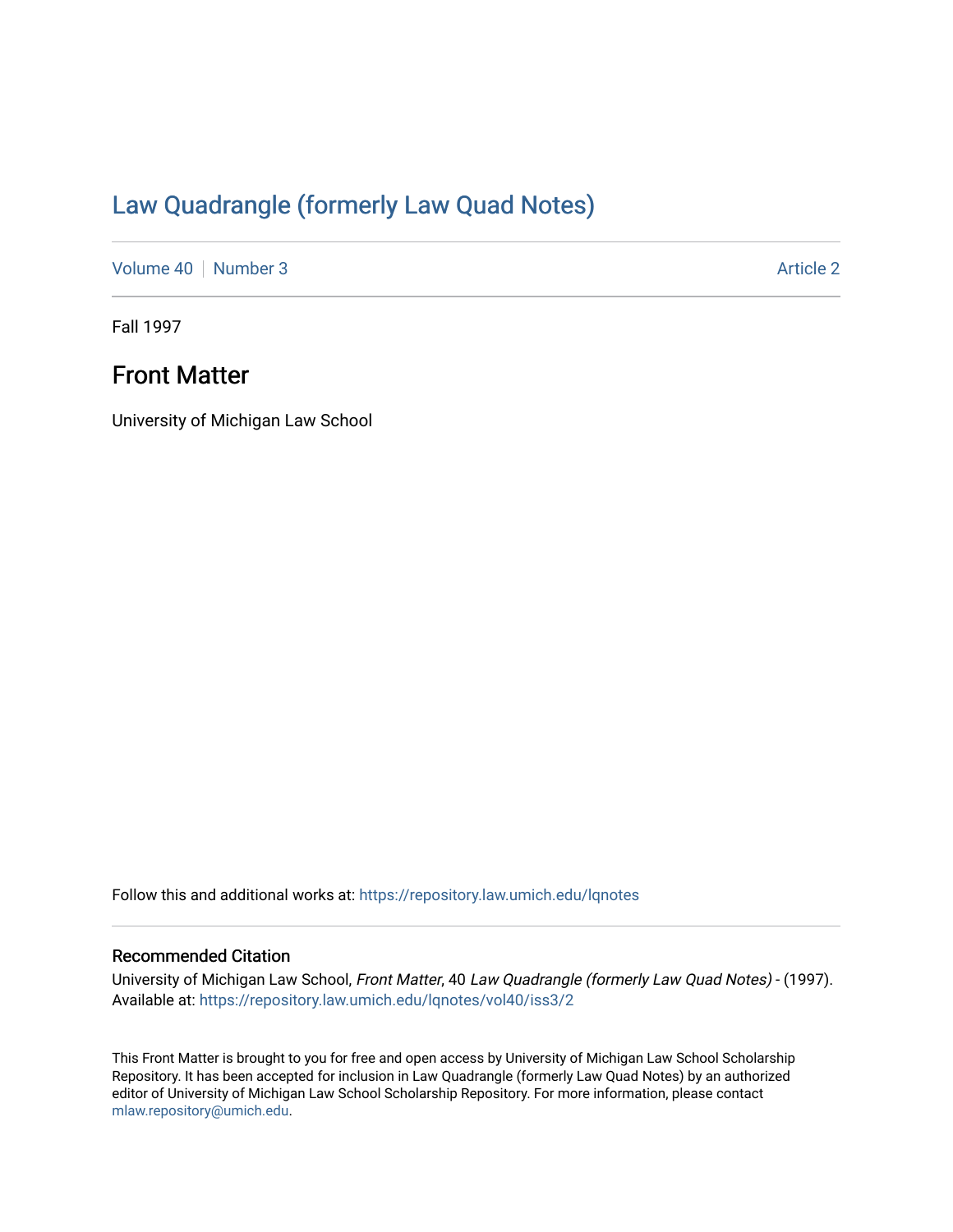#### UNIVERSITY OF MICHIGAN LAW SCHOOL

## UPCOMING EVENTS

| Oct. 6         | Office of Public Service Speaker Series:<br>Mary Ann Sarosi, Executive Director,<br>Michigan State Bar, Access to<br><b>Justice Programs</b>                                                                                                                              |
|----------------|---------------------------------------------------------------------------------------------------------------------------------------------------------------------------------------------------------------------------------------------------------------------------|
| Oct. 6-7       | Cooley Lectures: Mark Kelman,<br><b>Stanford University</b><br>Law School                                                                                                                                                                                                 |
| Oct. 8         | Dean's Forum (by invitation)                                                                                                                                                                                                                                              |
| Oct. 14        | International Law Workshop:<br>Pieter van Dijk, Judge<br>at the European Court of<br>Human Rights, "Judicial<br>Review by the European Court<br>of Human Rights: Its Main<br>Limitations" (Story on page 22)                                                              |
| Oct. 16        | <b>Panel Discussion: "Practicing</b><br>International Law Here and Abroad,"<br>Tim Dickinson, '79, Gibson,<br>Dunn & Crutcher; Kathy Ward, '77,<br>General Counsel, Rolls Royce Power<br>Ventures, Limited; and Jonathan<br>Heimer, '90, Mitsubishi Motors<br>Corporation |
| Oct. 16-19     | <b>Committee of Visitors</b><br>International Reunion (Story on page 52)                                                                                                                                                                                                  |
| Oct. 20        | Office of Public Service Speaker<br>Series: Julie A. Su, Skadden<br>Fellowship alumna                                                                                                                                                                                     |
| Oct. 21        | International Law Workshop:<br>Professor of Law Catharine<br>MacKinnon, "Gender-Based<br>Crimes in International Law"                                                                                                                                                     |
| Oct. 22        | Dean's Forum (by invitation)                                                                                                                                                                                                                                              |
| Oct. 28        | International Law Workshop:<br>Jerome H. Reichman,<br>Vanderbilt University Law<br>School, "Global Competition Under<br>Intellectual Property Norms of the<br><b>TRIPS Agreement"</b>                                                                                     |
| Oct. 31-Nov. 2 | Reunion: Class of 1957                                                                                                                                                                                                                                                    |
| Nov. 3-5       | Cook Lectures: Joe Sax, University of<br>California School of Law                                                                                                                                                                                                         |
| Nov. 7-9       | <b>Midwest Clinical Law Conference</b><br>(Story on page 23)                                                                                                                                                                                                              |
|                | Continued on inside back cover                                                                                                                                                                                                                                            |

#### **Have you moved lately?**

If you are a Law School graduate, please send your change of address to:

#### LAW SCHOOL

Development and Alumni Relations 721 S. State St. Ann Arbor, MI 48104-3071

Non-alumni readers should write directly to:

LAW QUADRANGLE NOTES 919 Legal Research Building Ann Arbor, MI 48109-1215

#### Address all other news to:

#### Editor LAW QUADRANGLE NOTES 1045 Legal Research Building Ann Arbor, MI 48109-1215

Telephone Facsimile 313.647.3589 313.764.8309

trogers@umich.edu

#### **On the Cover:**

**This image through an open window of the John Cook Room** in **the Lawyers Club, the same photograph that dominates the elegant poster for the International Reunion at the Law School Oct. 16-19,**  is **an appropriate one to grace the cover of this issue of**  *Law Quadrangle Notes,*  **which celebrates the Law School's international impact and vigor.**